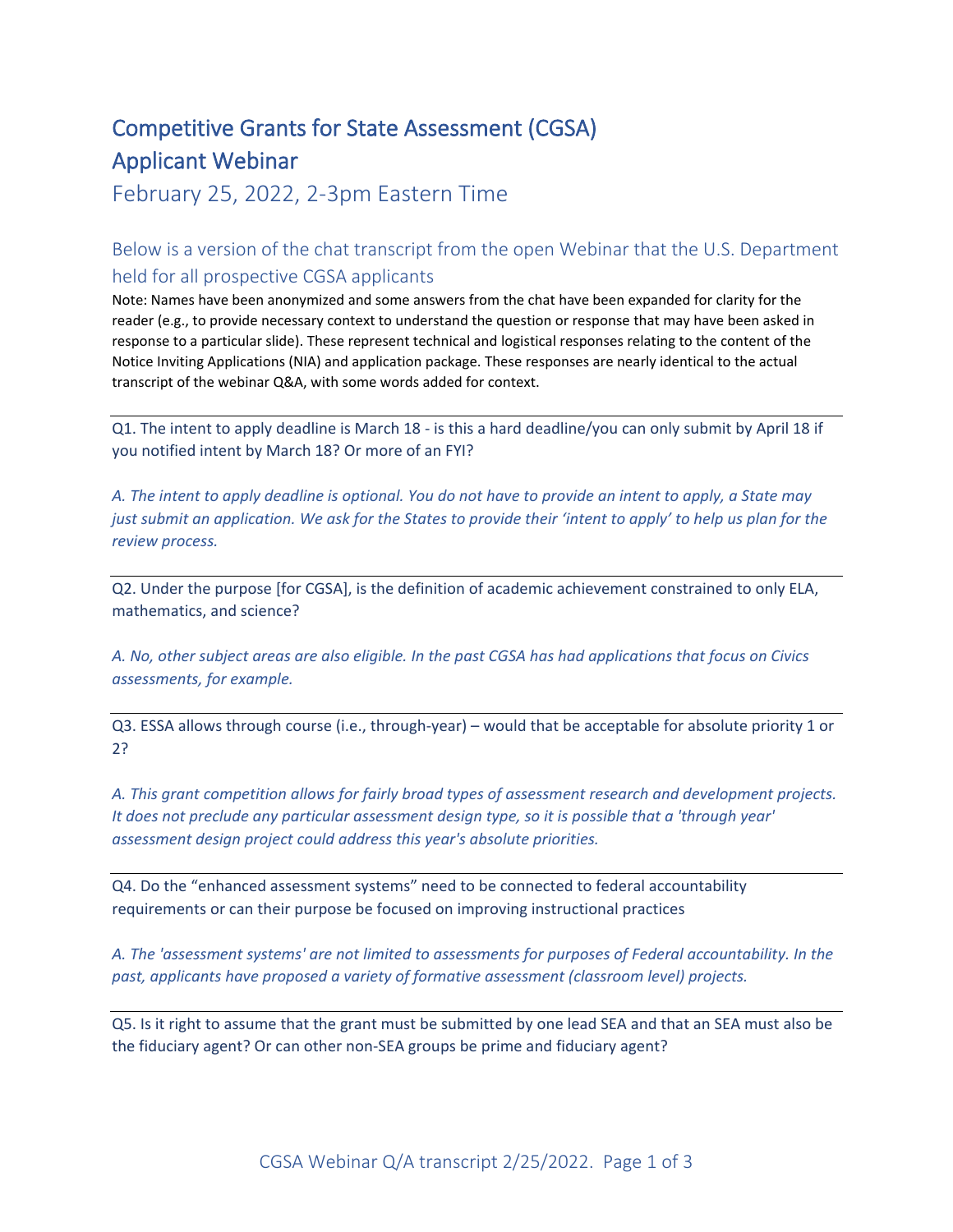*A. Only State educational agencies (SEAs) (or a consortium of State educational agencies) may apply for this grant opportunity.*

Q6. Are there rules regarding ownership of final product? Does the SEA have to maintain full ownership or can that content be owned by the contracted vendor?

*A. In the NIA document, please see the section on "Open Licensing Requirements." This information specifies the Department's requirements regarding availability of products produced with grant funds for use in the public domain. These requirements, for your convenience, are listed from the NIA text below:*

"3. *Open Licensing Requirements:* Unless an exception applies, if you are awarded a grant under this competition, you will be required to openly license to the public grant deliverables created in whole, or in part, with Department grant funds. When the deliverable consists of modifications to preexisting works, the license extends only to those modifications that can be separately identified and only to the extent that open licensing is permitted under the terms of any licenses or other legal restrictions on the use of preexisting works. Additionally, a grantee or subgrantee that is awarded competitive grant funds must have a plan to disseminate these public grant deliverables. This dissemination plan can be developed and submitted after your application has been reviewed and selected for funding. For additional information on the open licensing requirements please refer to [2](https://www.federalregister.gov/select-citation/2022/02/16/2-CFR-3474.20) CFR [3474.20](https://www.federalregister.gov/select-citation/2022/02/16/2-CFR-3474.20)."

Q7. Absolute priority 2 mentions performance-based assessments -- how are you defining performancebased assessment?

*A. We would expect the applicant to clearly describe how the proposed project represents a performance-based assessment. We will have external peers review the applications to help us ascertain whether an application sufficiently addresses an absolute priority.*

Q8. Will these questions and answers be combined and sent after this webinar?

*A. We are going to take the chat transcript and post it as a handout on our web page, probably next week. We also commit to emailing it to everyone here today in attendance.*

Q9. If an SEA wished to apply for work that addresses both absolute priorities, how should the SEA communicate the coherence between those proposals, and how will USED consider such coherence?

*A. In the case of an SEA that submitted two separate CGSA applications, each application would be evaluated on its own merits.*

*In addition, an applicant may choose to submit one application that addresses one or both of the absolute priorities. The NIA states that:*